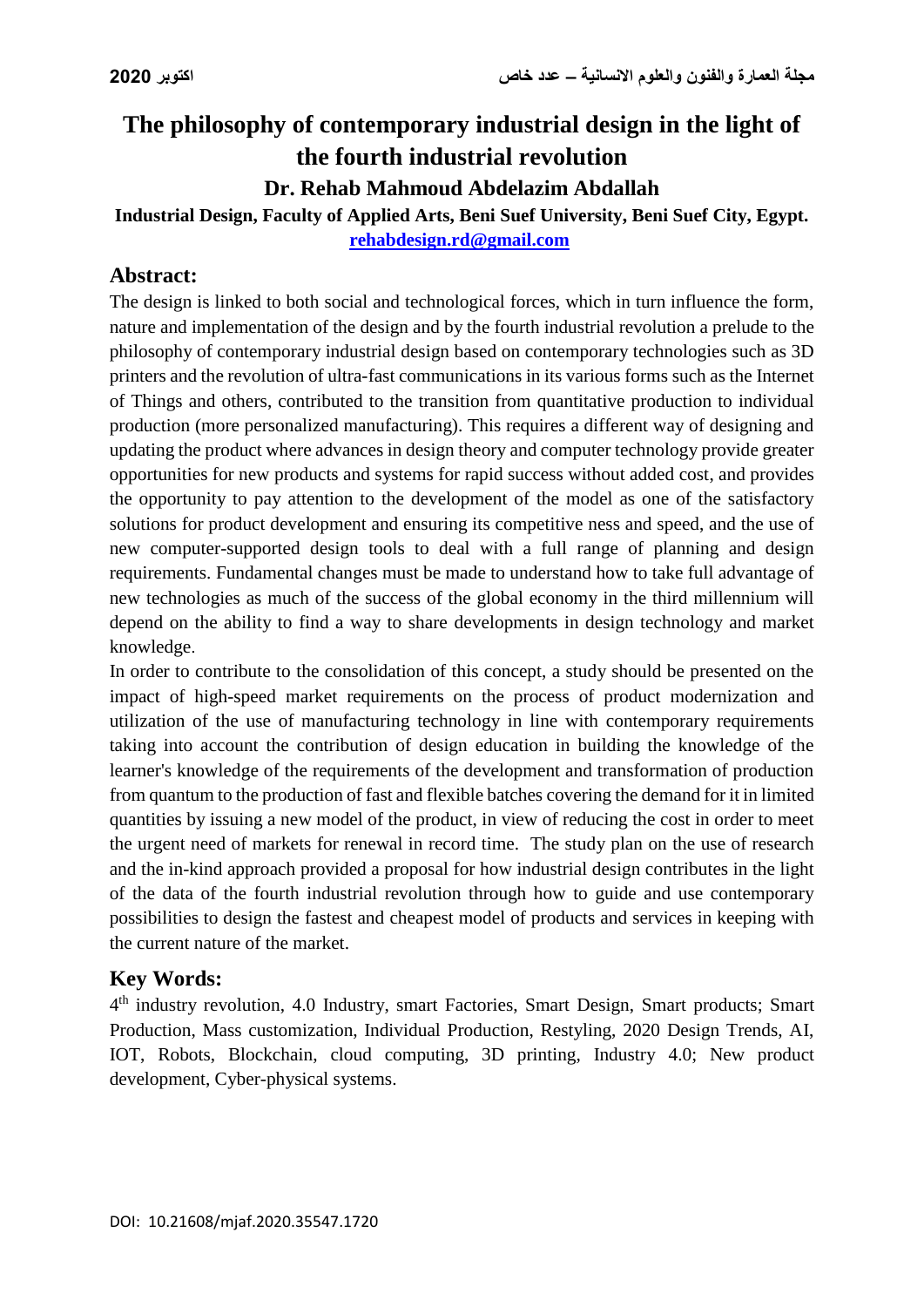### **Summery:**

Meeting individual customer requirements and on-demand production will soon become the most important factor in determining the competitiveness of the organization. Companies striving to achieve the smart factory concept will become leaders in this field, with a focus on automated collection, data processing about processes and production machines and the use of modern information technologies, such as cyber physical systems or the "big data" interface (processing huge amounts of "big data"), as the basis for the concept of what is known as industry 4.0. "Fourth Generation Industry", where recent technological developments have led to the industrial transformation to develop and deliver smarter products with new models with the ability to produce rapid lye, which means profound changes in the processes of product development that have seen many advances in recent years in terms of theory, methods and approaches under the fourth industrial revolution, which includes technological developments consisting of combining optimal industrial manufacturing systems, digital technologies and advanced physical Internet systems (CPS).

The research presents knowledge about the smart product development approach (SPD) and the introduction of a new model of the product in the light of the emergence of advanced digital tools for the development of products and prototypes that allow the introduction of individual and urgent products, including advanced computing platforms, such as virtual reality. These technologies allow for the combination of digital and physical models and rewrite the rules of product development processes, creating opportunities and challenges for the development of smart products (SPD). The research also presents a general concept of intelligent design (Individual Design " Restyling") and production assistance as key elements for efficient operation of the smart plant through various technologies that help the design of individual products" and organize their production in the context of achieving a comprehensive customization strategy (MC), which allows for shortening the development time of a new product.

## **Application: Individual Design Making by industrial design students.**

The design of a new model proposed to take advantage of the requirements of the fourth industry. In parallel with the changes of the high-speed market, and under the requirements of the fourth industry, the idea of introducing a new model was chosen as a proposal for the fast design that can be produced with 3D printing techniques and cutting machines and laser engraving by making minor adjustments to the current product productively (smart production) by changing some parameters in production without the need for a huge production beyond the need on the one hand, and on the other hand it appears in the eye of the customer as a new model that likes him to own and use. In an attempt to train students (1st Division 2019/2020- Department of Industrial Design - Faculty of Applied Arts - Beni Suef University - Egypt) on the concept of designing a model for the industrial product to improve it to suit contemporary design trends under the fourth industrial revolution, and explained the concepts associated with the design of the model, as well as the design tools that qualify them to produce their proposals in the product renewal by introducing a new model.

The results were: Some students turned to revive classic products, in line with one of the design trends 2020 as the following: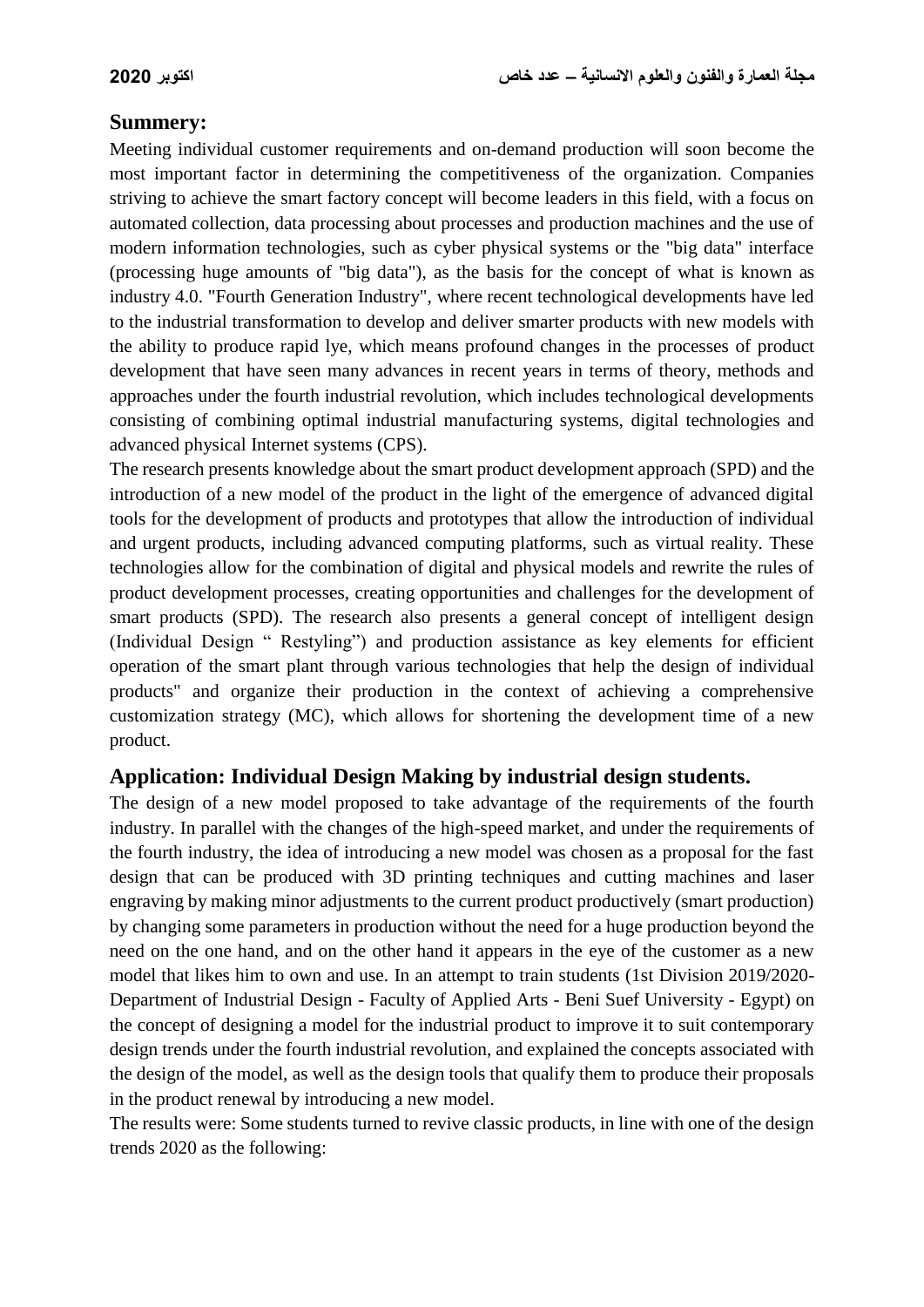

**Designing proposed models for students in light of modern design trends and the possibilities of the fourth industry.**

Students have created new models for the selected products to appear as a new model by updating the raw material and color or some parts that can be fed to the product, or by adding contact on the outside, or some drilling or printing work to achieve a newer appearance of the market, under simple production adjustments that are easy to print and assemble productively.

## **Results:**

1) The design direction of the model is the most appropriate direction to develop the design to match the requirements of the  $4<sup>th</sup>$  industrial revolution, to provide a new product for the user easy, fast and productively economical.

2) Positive interaction from students and higher-than-expected results in the model design training period according to the individualized production is due to their feeling that it is a trend that is in keeping with the novelty of intelligent manufacturing.

3) A production efficiency test simulation saves high costs when stopping the production line for the "Zero Lot", which confirms or demonstrates the productivity of the design.

4) Employing digital technology tools in product design, production, monitoring and testing in a way that reduces the likelihood of errors and ease of reference feeding.

5) The speed and quality of products are the triangle of success for products under the fourth industry.

6) The requirements of the fourth industrial revolution in the next few years will support the thought of individual production and on-demand production and the technologies of high-tech production units will evolve from their potential to this goal.

7) The idea of partnering companies in different disciplines will support the goal of joint development (such as carbon and Adidas' partnership in the on-demand production project).

8) The potential of modern technology can be an inspiration for design, so that the design can be technically and geometrically handled to perform its function better, address the problems that traditional production has been unable to address, and appear to be more user-preferred.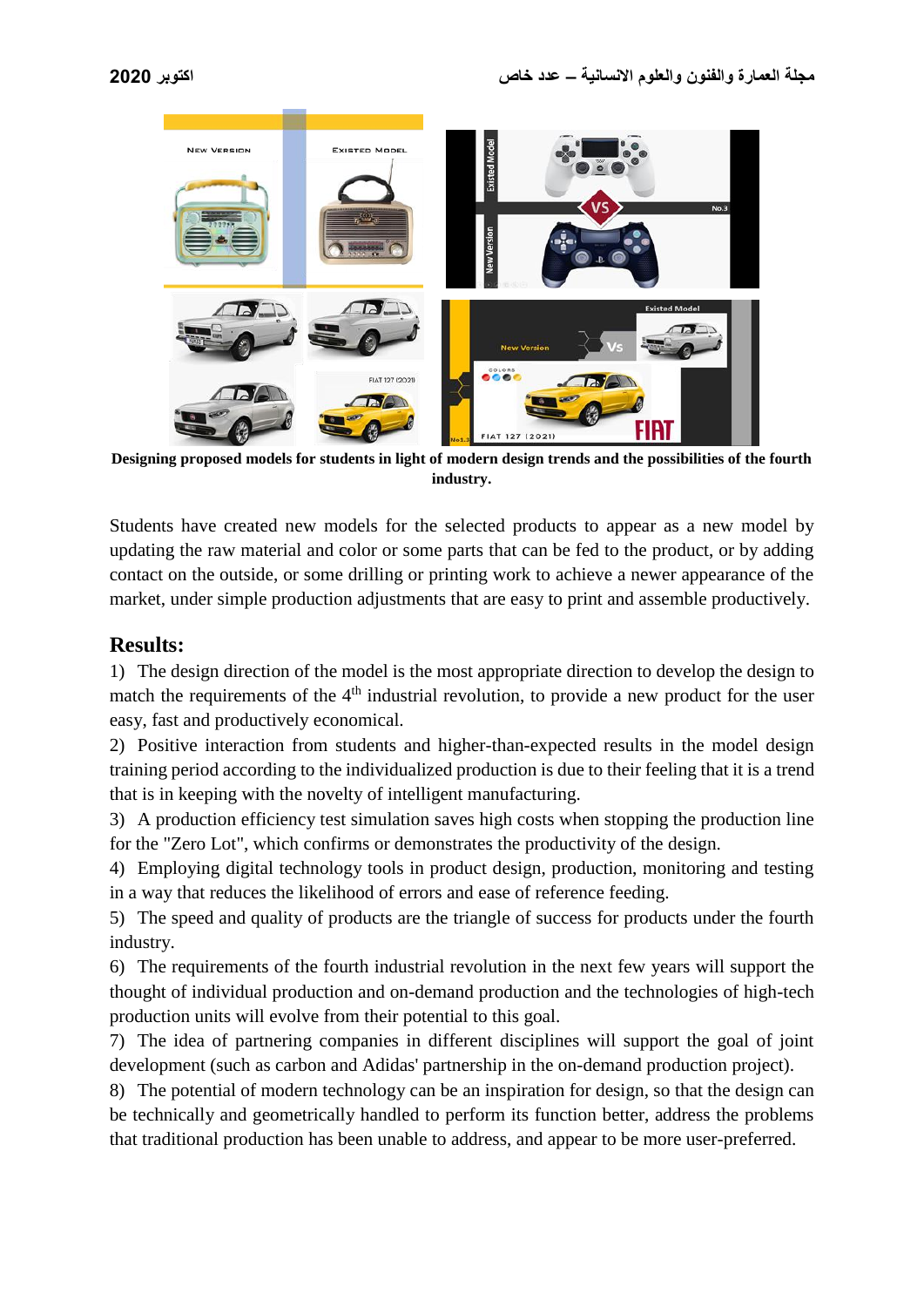9) Research predicts that the Fourth Industrial Revolution will help environmental resources, product sustainability, and the development of the production process.

10) 4 th Industry helps meet the needs of market size without surplus and provide different ways of luxury that increase the competitiveness of industrial enterprises for development and creativity.

11) 4<sup>th</sup> Industry meets future needs by developing and adopting new technologies for the product.

#### **Recommendations:**

1) TVET institutions need to adjust the way their education and training are carried out on the basis of science and technology, particularly in closing the efficiency gap with the requirements of the Fourth Industrial Revolution.

2) According to the World Economic Forum, only 0.5% of today's workers are employed in these smart sectors, so it is a fruitful trend to prepare the student for the future labor market by including curricula that suit the elements of the fourth industry and their impact on the field of design in particular.

3) Holding seminars and conferences on the requirements of the  $4<sup>th</sup>$  industrial revolution and how to benefit from it.

4) To provide an educational system aimed at establishing the concept of rapid individual design in response to the limited market needs of the same product to enable young people to enter the labor market in keeping with technical and informatics developments.

5) The inclusion of a Re-styling Design curriculum (Individual Design) in the design curriculum as a contemporary design trend, but not limited to radical developments, or overthe-top changes that cause high production costs.

6) Providing an opportunity for investments with the ability to work in the information sector and with experience, entrepreneurship and advanced management, which is a great opportunity for the new generation of investors and benefits from the Internet and the use of information technology.

7) Establish high-quality research and development systems to enhance the research capabilities of individuals.

## **Refrences:**

1. Adil, Dina Aliraqi & Ali ,Mahir Abdul Hafiz (Alduktur) &Syd, faysal 'Ahmad (alduktur). dawr altiknulujia alhaditha fa tasmim almaqaeid almaydania almueasr: majalat aleimarih walfunun waleulum al'iinsaniih,almjld5, aleadad 22,2020, s7

2. Anderl,Reiner. Industrie 4.0 - Advanced Engineering of Smart Products and Smart Production:October 2014.

3. Banno, Mariasole & M. D'Allura , Giorgia &Trento , Sandro. The Impact of the 4th Industrial Revolution on the High-Tech Industry :2018.

4. Bilberg, Arne &Malik ,Ali Ahmad. Exploring Smart Factory for New Product Development, IFAC Proceedings Volumes: August 2019.

5. Corporaal ,Stephan& Peters , Sjoerd& Wolffgramm,Milan, Preparing Technicians for the 4th Industrial Revolution:2019.